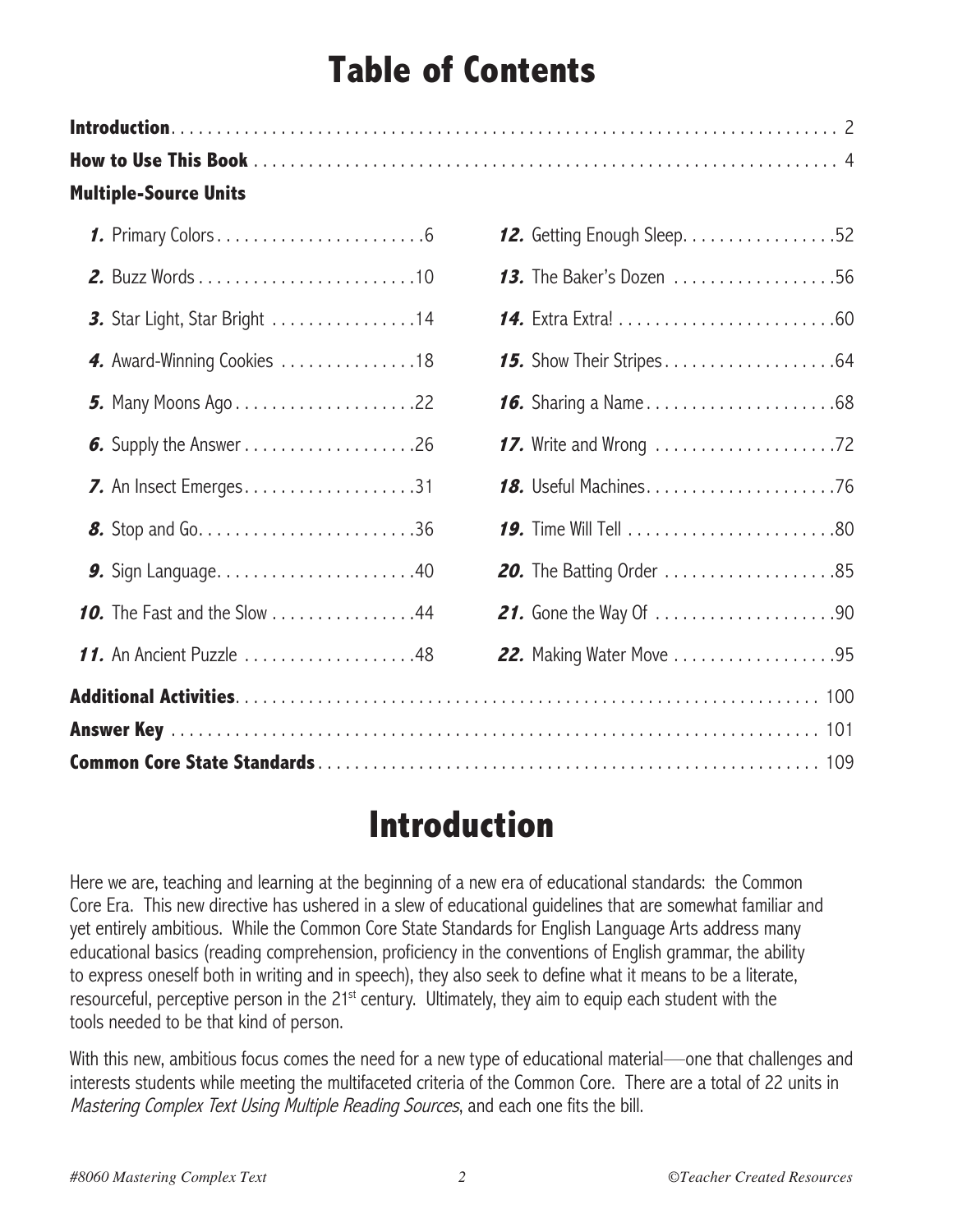#### $\dot{x}$  The units in this book are both familiar and innovative.

They are familiar in that they pair reading passages with activities that test reading comprehension. They are innovative in how they accomplish this goal through the use of multiple text sources and multiple answer formats. These materials promote deeper understanding and thought processes by prompting students to analyze, synthesize, hypothesize, and empathize.

#### **K** The use of multiple reading sources promotes close reading.

Close reading is the underlying goal of the Common Core State Standards for English Language Arts. Close reading involves understanding not just the explicit content of a reading passage but also all of the nuances contained therein. A close reading of a text reveals all of the inferential and structural components of the content, while also illuminating the craft that went into the writing of it.

The Common Core State Standards suggest that the best way to foster close reading of informational text is through text complexity. It offers four factors needed to create a high level of text complexity—all four of which are achieved through this book's use of multiple reading sources:

| <b>Factor</b>                                    | <b>Meaning</b>                                                                                                                                                     |
|--------------------------------------------------|--------------------------------------------------------------------------------------------------------------------------------------------------------------------|
| 1. Levels of Purpose                             | The purpose of the text should be implicit, hidden, or obscured in<br>some way.                                                                                    |
| 2. Structure                                     | Texts of high complexity tend to have complex, implicit, or<br>unconventional structures.                                                                          |
| <b>3.</b> Language Conventionality<br>or Clarity | Texts should use domain-specific language and feature language<br>that is figurative, ironic, ambiguous, or otherwise unfamiliar.                                  |
| 4. Knowledge Demands                             | Complex texts make assumptions that readers can use life experiences,<br>cultural awareness, and content knowledge to supplement their<br>understanding of a text. |

#### **EXALUA The activities prompt students to explore the reading material from all angles.**

By completing the four different activities found in each unit, students will be able to display a broad understanding of the reading material. Each activity and question is designed to make students think about what they have read—everything from how it was written, to why it was written that way, to how its subject matter can be applied to their lives. They gain experience locating information, making inferences from it, and applying knowledge in a variety of ways.

The units in this book are supplemented by a comprehensive answer key (pages 101–108) and a full list of Common Core State Standards correlations (pages 109–112). And even more educational value can be mined from each unit's reading material with "Additional Activities" (page 100). Make copies of this page (one per student per unit) and have students follow the instructions.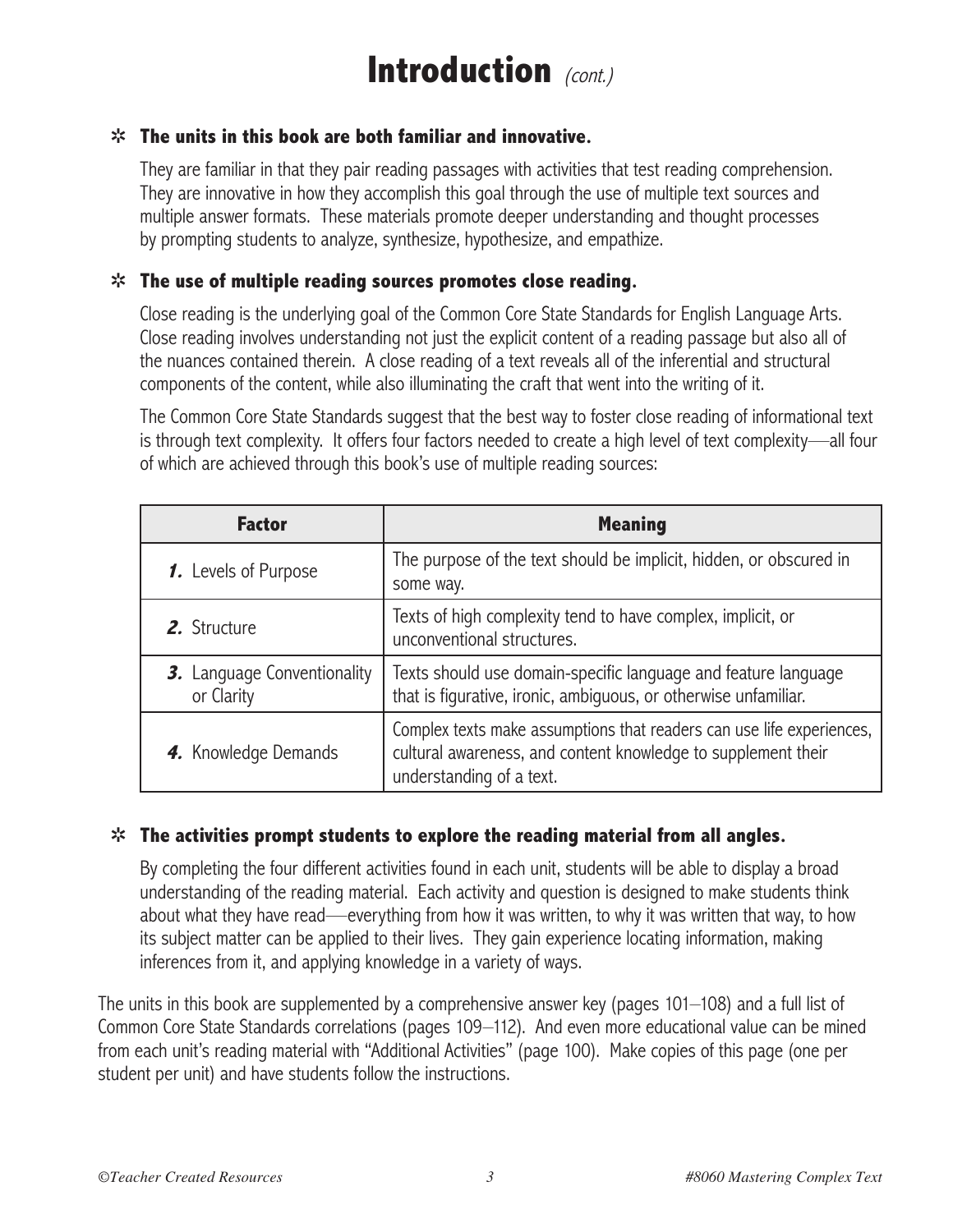# **How to Use This Book**

This book is divided into 22 units, which do not need to be taught in any particular order. Each unit is composed of reading material (one or two pages) and activity pages (two or three pages):

### **Reading Material**

The reading material for each unit consists of three or four text sources. Have students read all of a unit's text sources before proceeding to the activity pages. These sources complement each other, and a connective thread (or threads) runs throughout them. Sometimes these connections will be explicit, while at other times they will be hidden or obscured.

R **Another Approach** After reading the source material, ask students to name all of the ways in which the reading sources seem to be related or connected. See page 100 for more details.



### **Activity Pages**

Each unit is supported by two or three pages of activities. These activity pages are divided into four parts:

### **Part 1**

One recurring theme in the Common Core's Informational Text strand is that students should be able to draw information from multiple print sources and demonstrate the ability to locate an answer to a question quickly. This section directly correlates to that standard. Students will gain valuable practice in scanning multiple text sources in order to locate information.

Before beginning this section, remind students to read the directions carefully. Some of the information can be found in two or more sources, which means that students will need to fill in more than one bubble in those instances.

R **Another Approach** Have your students practice their recognition of genres and formats. For each unit, have them fill in the chart on page 100.

### **Part 2**

In this section, students are asked to provide the best answer(s) to multiple-choice questions. What sets these apart from the usual multiple-choice questions is their emphasis on higher-order thinking skills. Very few questions ask for simple recall of information. Instead, these questions are designed to provide practice and strengthen knowledge in a variety of areas, including the following:

| 뽂  | inference                  | ** word etymology          | * compare and contrast |
|----|----------------------------|----------------------------|------------------------|
|    | * deduction                | * parts of speech          | ** cause and effect    |
|    | <b>*</b> grammar and usage | * literary devices         | * analogies            |
| ≭. | vocabulary in context      | $\dot{x}$ authorial intent | computation            |

R **Another Approach** Ask each student to write an original multiple-choice question based on the reading sources. Use the best or most interesting questions to create a student-generated quiz. See page 100 for more details.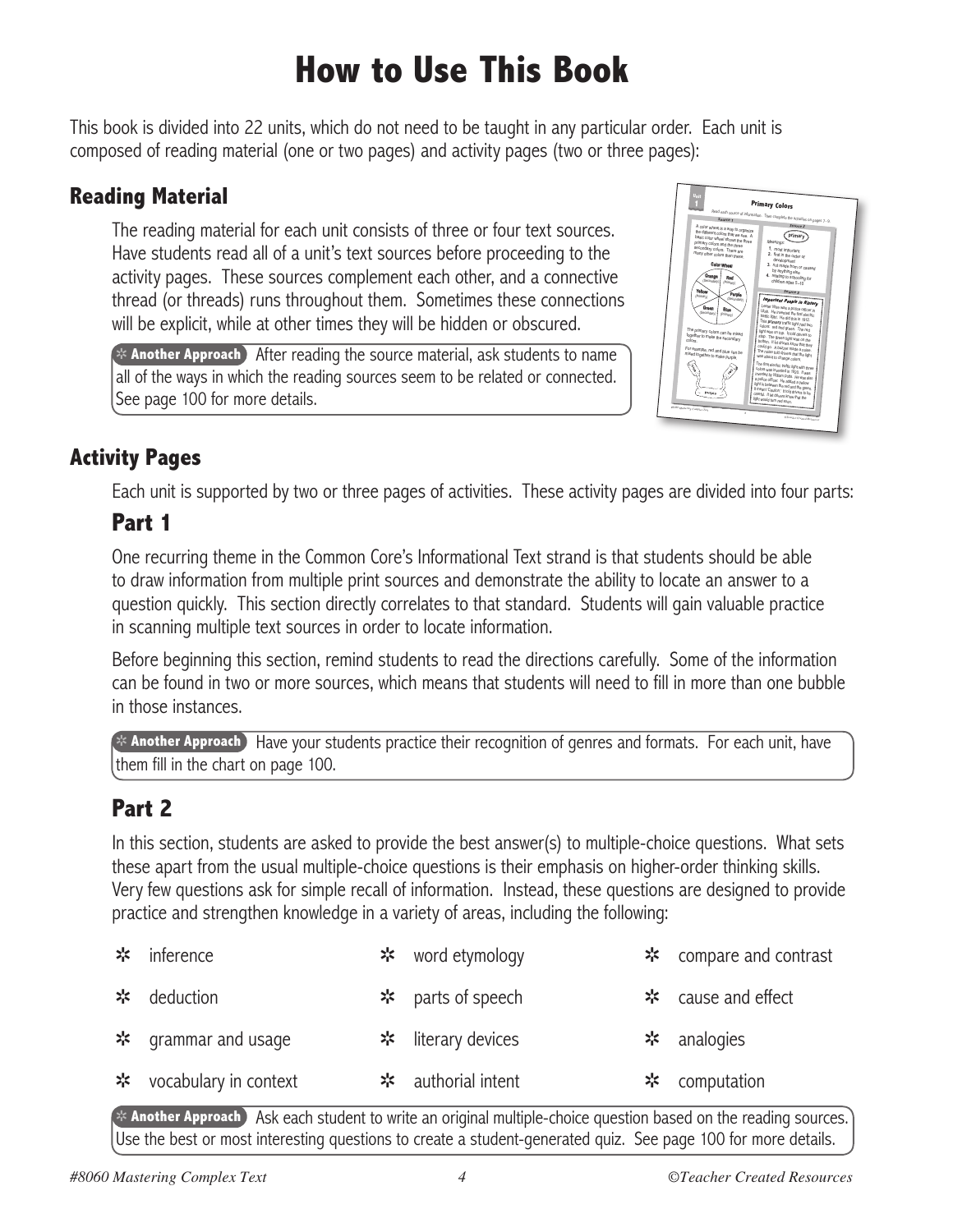# **How to Use This Book** (cont.)

### **Activity Pages** (cont.)

#### **Part 3**

This section takes the skills addressed in Part 1 and approaches them from another angle. Part 3 is in the form of a scavenger hunt that asks students to search the sources in order to locate a word or phrase that fits the criteria described.

R **Another Approach** Assign students to small groups, and have each group collaboratively come up with a suitable scavenger hunt from the reading material. These student-created scavenger hunts can then be completed and discussed by the entire class. See page 100 for more details.

#### **Part 4**

This section is composed of three questions that ask students to integrate information from several texts on the same topic in order to write knowledgeably about a subject. The vast majority of these questions are open-ended, while the rest involve using a new format (e.g., chart, diagram, graph) to organize and/or interpret data and information.

The questions in this section challenge students to blend close-reading concepts with flexible-thinking skills. Students are asked to do the following:

| <b>Analyze</b>                                 | <b>Synthesize</b>                                                   | <b>Hypothesize</b>                        | <b>Empathize</b>               |
|------------------------------------------------|---------------------------------------------------------------------|-------------------------------------------|--------------------------------|
| * authorial choices                            | * combine different<br>takes on the same                            | * make predictions<br>about future events | * connect to<br>one's own life |
| ** intent of characters/<br>historical figures | subject                                                             | <b>*</b> explore alternatives             | * put oneself in               |
| * overall meanings                             | $\cdot$ use information from<br>different genres and                | to previous choices                       | a character's/<br>historical   |
| * quotations in context                        | formats (nonfiction,                                                |                                           | figure's place                 |
| * statistical data                             | fiction, graphs, etc.)<br>to draw conclusions                       |                                           |                                |
|                                                | <b>*</b> compare and contrast<br>characters, ideas, and<br>concepts |                                           |                                |
|                                                | * draw conclusions from<br>information and/or<br>numerical data     |                                           |                                |

R **Another Approach** The Common Core places a strong emphasis on teaching and applying speaking and listening skills. Many of the questions in Part 4 lend themselves well to meeting standards from this strand. Have individual students present oral reports on specific Part 4 questions. Or, form groups of students and ask them to engage in collaborative discussion before presenting their findings.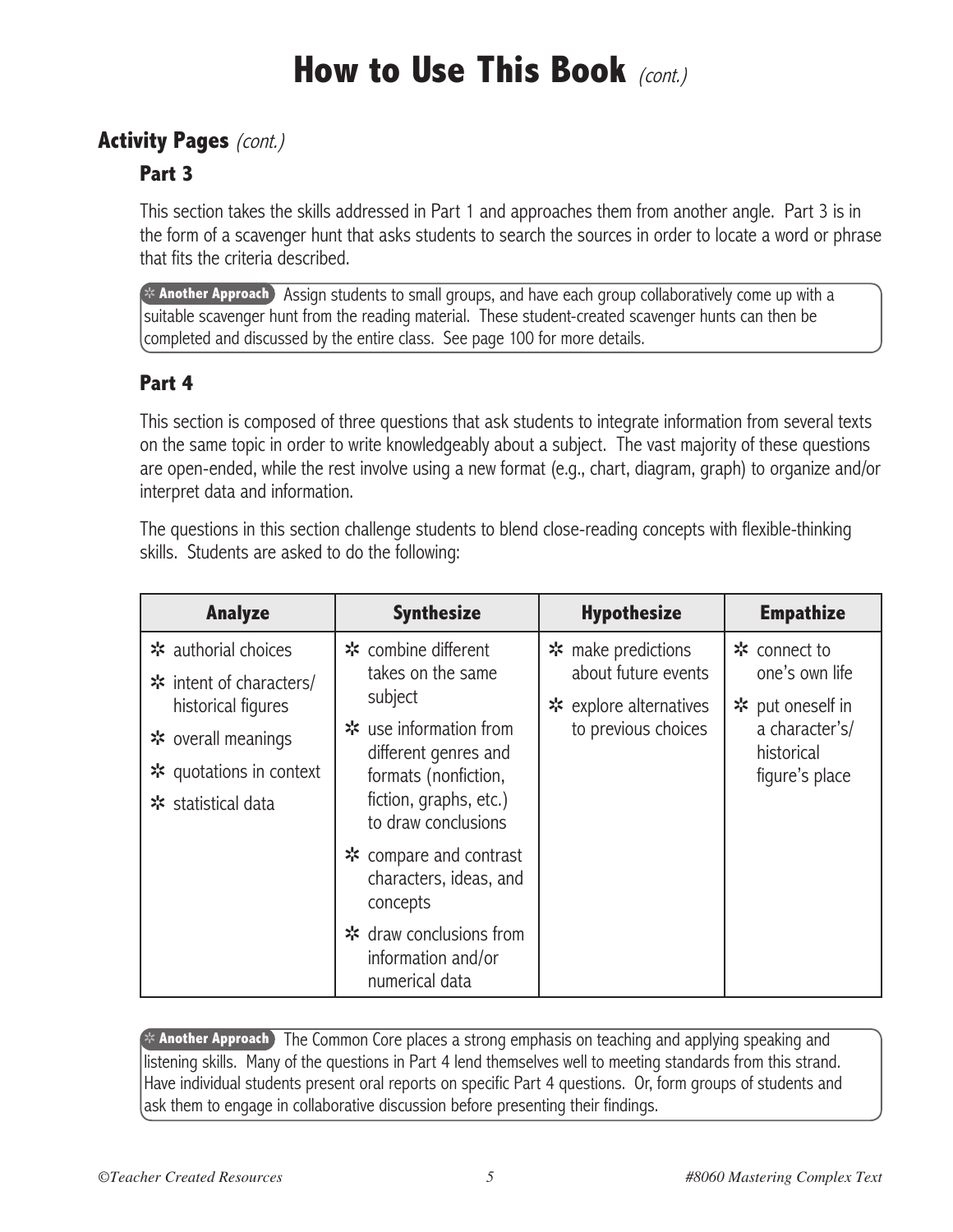# **Primary Colors**

**Unit 1**

Read each source of information. Then complete the activities on pages 7–9.

*Source 1*

A color wheel is a way to organize the different colors that we see. A basic color wheel shows the three primary colors and the three secondary colors. There are many colors other than these.



The primary colors can be mixed together to make the secondary colors.

For example, red and blue can be mixed together to make purple.



*Source 2* **primary**

## *Meanings:*

- **1.** most important
- **2.** first in the order of development
- **3.** not made from or caused by anything else
- **4.** relating to schooling for children ages 5–10

### *Source 3*

## **Important People in History**

Lester Wire was a police officer in Utah. He invented the first electric traffic light. He did this in 1912. This **primary** traffic light had two colors: red and green. The red light was on top. It told drivers to stop. The green light was on the bottom. It let drivers know that they could go. A buzzer made a noise. The noise told drivers that the light was about to change colors.

The first electric traffic light with three colors was invented in 1920. It was invented by William Potts. He was also a police officer. He added a yellow light in between the red and the green. It meant 'Caution.' It told drivers to be careful. It let drivers know that the light would turn red soon.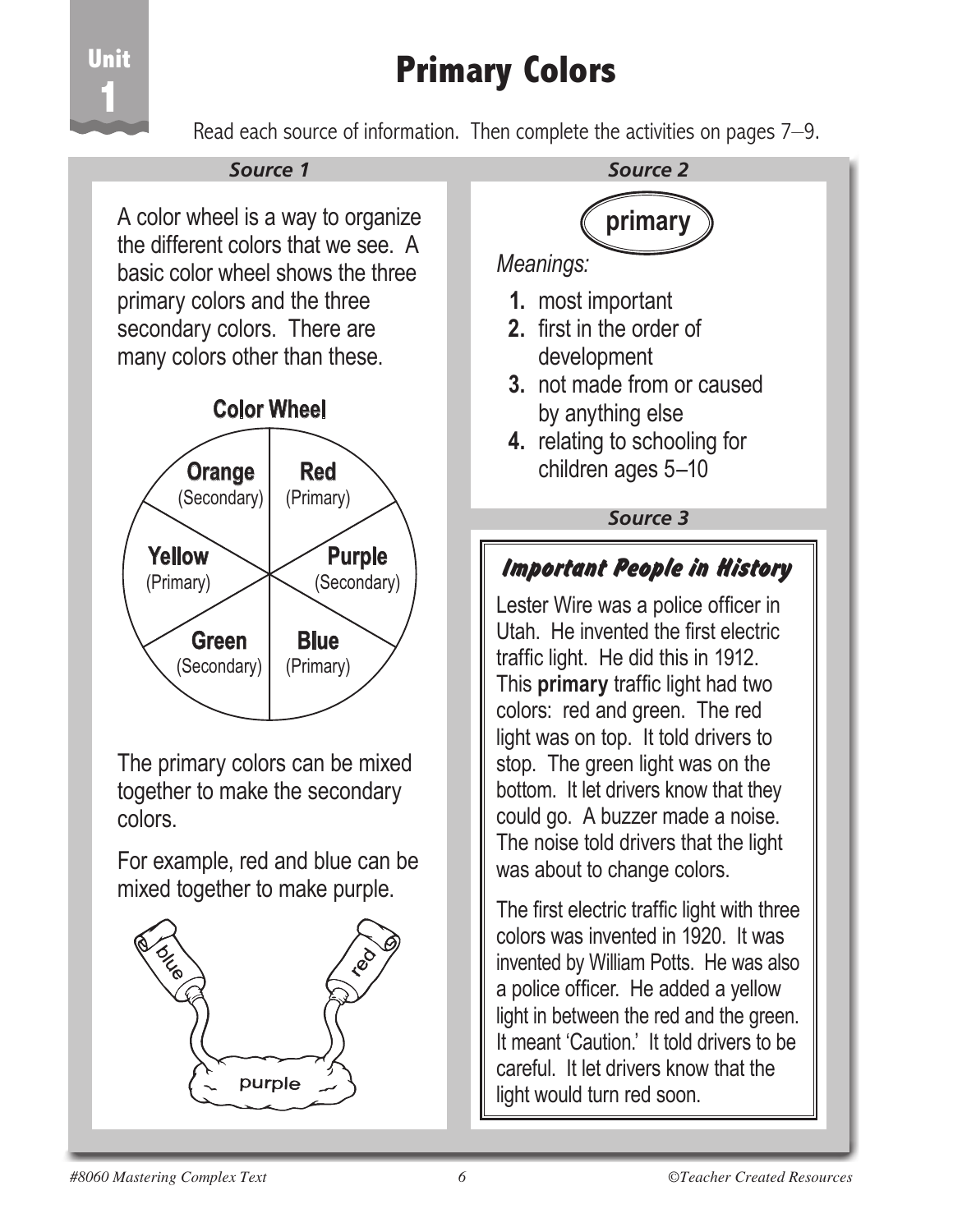



**Part 1:** Read each idea. Which source gives you this information? Fill in the correct bubble for each source.

| Sources $\Rightarrow$<br><b>Information</b>                           |  |  |
|-----------------------------------------------------------------------|--|--|
| 1. Yellow is a primary color.                                         |  |  |
| 2. Yellow was added to traffic lights in 1920.                        |  |  |
| <b>3.</b> A police officer invented the first electric traffic light. |  |  |

**Part 2:** Fill in the bubble next to the best answer to each question.

- **4.** What could be used in place of the word *caution*?
	- A Be careful.
	- B Stop now.

 D Driving is primary.

 C Go now.

- **5.** How was Lester Wire's traffic light *primary*?
	- A It was the most important traffic light.
	- B It was the first traffic light of its kind.
	- C It was not made from anything else.
	- D It made loud noises.
- **6.** Which of these things would be *secondary*?
	- A the most important thing
	- B the second most important thing
	- C the least important thing
	- D all things

**Part 3:** Search Source 2 of "Primary Colors" to find the following:

**7.** a word that means "education" or "learning" \_\_\_\_\_\_\_\_\_\_\_\_\_\_\_\_\_\_\_\_\_\_\_\_\_\_\_\_\_\_\_\_\_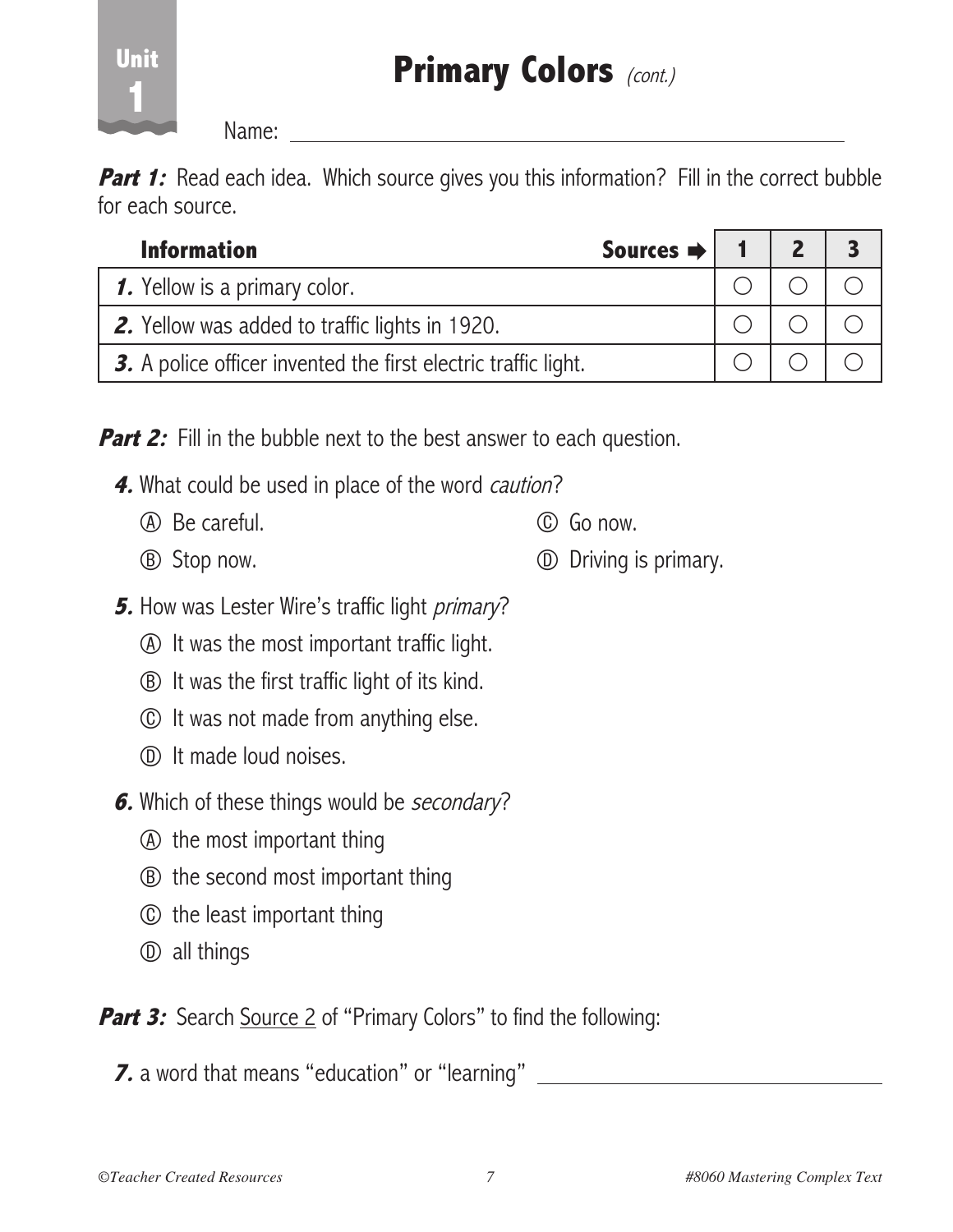# **Primary Colors** (cont.)

Name:

**Unit** 

**1**

**Part 4:** Use the sources to answer the following questions.

**8.** Look at the traffic light below. For each circle, follow these steps:

- $\triangleright$  On Line 1, write the color name.
- On Line 2, tell what kind of color it is. Write **primary** or **secondary**.
- On Line 3, write what the light means. Write **stop**, **go**, or **caution**.

|               | <b>Top Light</b>    |
|---------------|---------------------|
|               |                     |
| TOP           | Line 2:             |
|               |                     |
|               |                     |
|               | <b>Middle Light</b> |
|               |                     |
| MIDDLE        |                     |
|               | Line 3:             |
|               |                     |
|               | <b>Bottom Light</b> |
| <b>BOTTOM</b> |                     |
|               |                     |
|               |                     |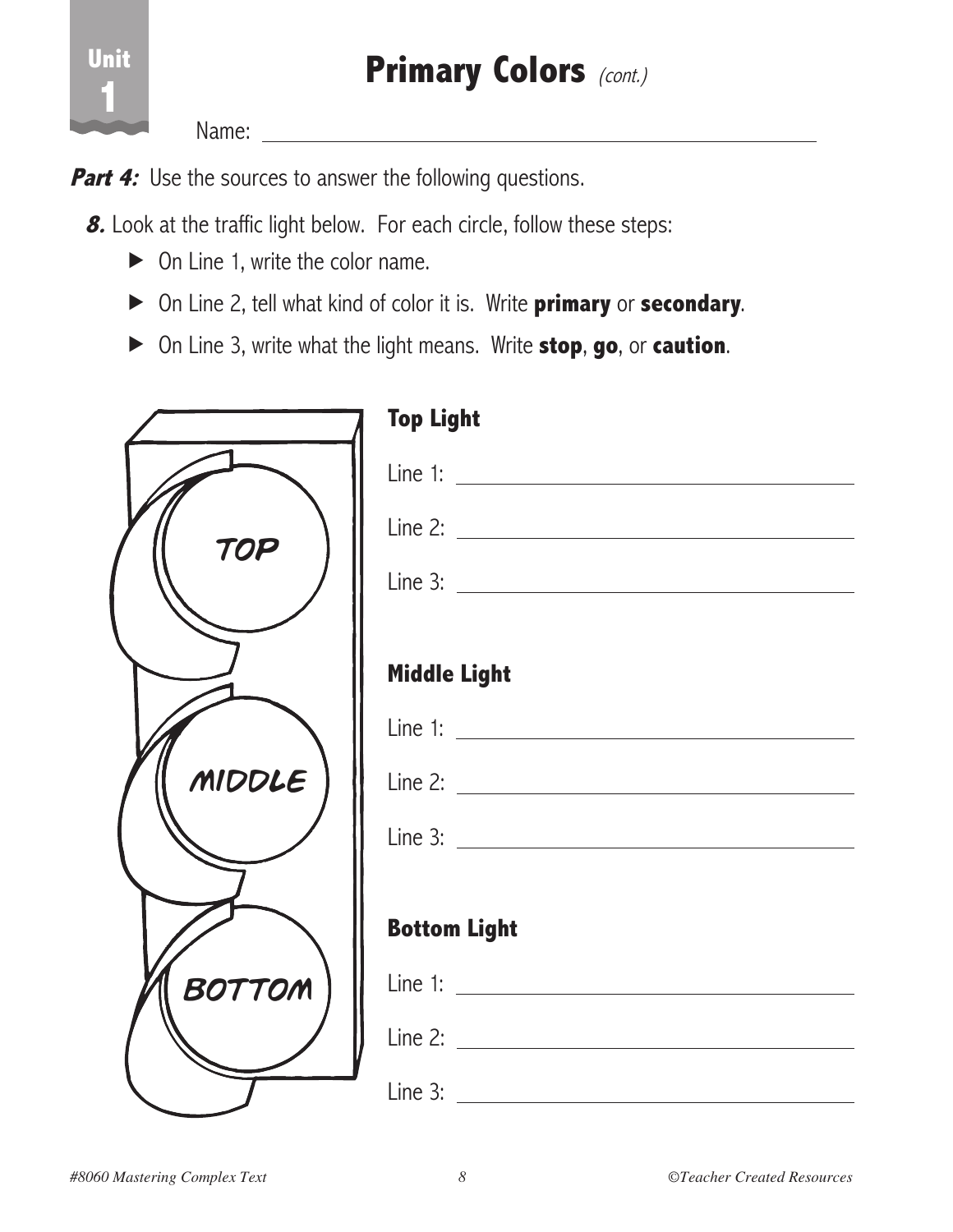

**9.** Look again at Source 2. Which meaning best explains why red, yellow, and blue are called primary colors? Write this meaning in the box.

Then explain your answer.

**10.** The first traffic light only had two colors. It also had a buzzer.

**A.** Do you think it was a good idea to add the color yellow to traffic lights? Explain.

**B.** For today's drivers, which would be more helpful: a yellow light or a buzzer? Explain.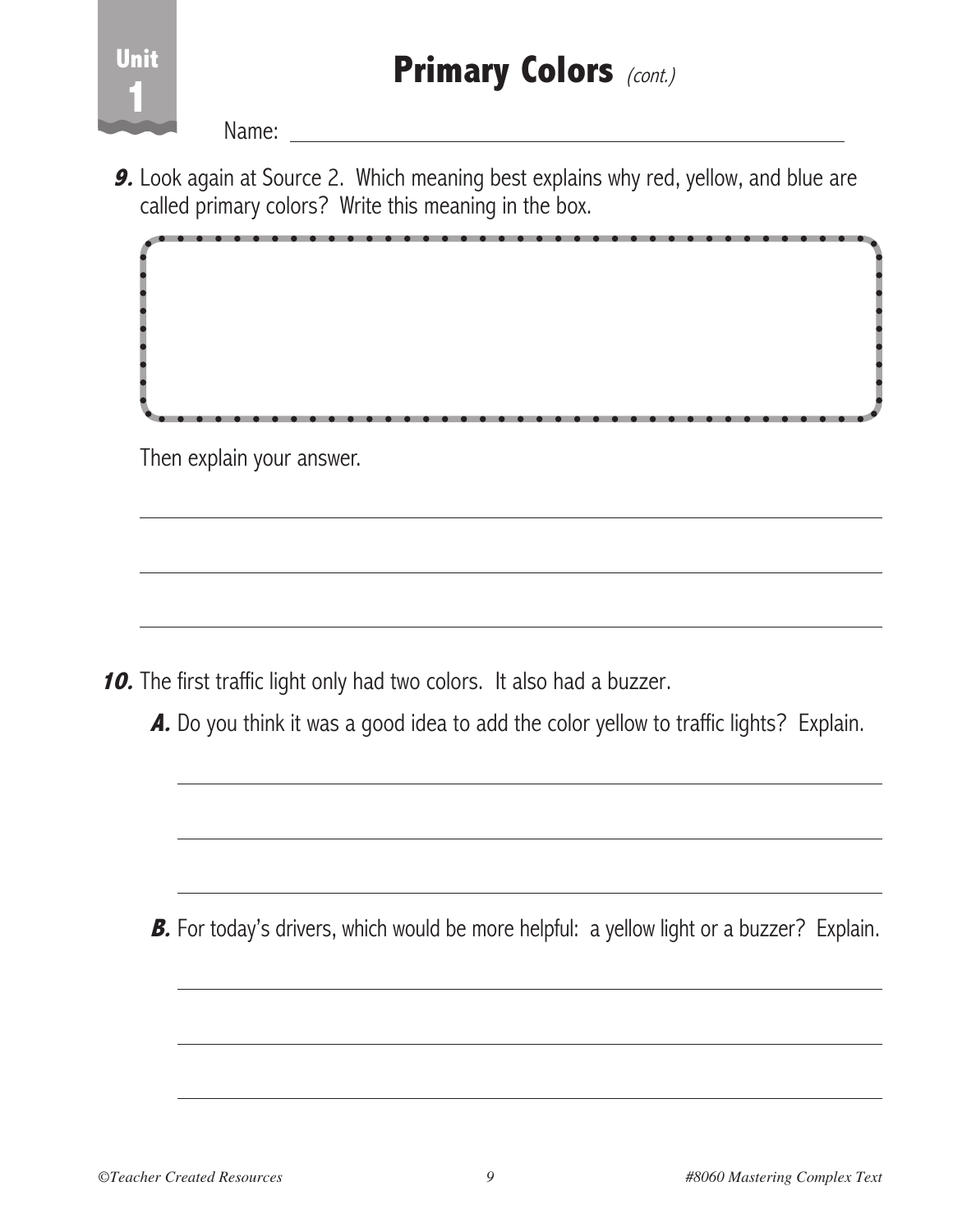



Read each source of information. Then complete the activities on pages 65–67.

#### *Source 1*

### **The A to Z of Zebras**

by Amber Zisk

Most of us think of stripes when we think of zebras. Zebras have a beautiful pattern of black and white stripes on their faces and bodies. These stripes help them hide in



**Did you know that no two zebras have the same stripe pattern? Each zebra's stripe pattern is unique.**

*Source 2*

Ari tapped on the glass of his aquarium. "Take a look at that beauty," he said.

Zoe asked, "Is that your new fish? I like his blue stripes. What kind is he?"

"That," said Ari, "is a zebrafish."

"Because of his stripes!" smiled Zoe.

"You're right!" laughed Ari. "But did you know that every zebrafish has exactly five blue stripes. The stripes are **horizontal**. They go across the length of the fish's body. They go from its head to its tail."

"I did not know that," said Zoe.

the tall grass where they live. This helps them to survive and stay away from **predators**. Predators are animals that hunt other animals. The cheetah is one animal that hunts zebras.

Zebras live mostly on the continent of Africa. They like to live in large groups, and they sleep standing up. Zebras eat grasses and leaves. They do not eat meat.

#### *Source 3*

"The zebras called a good game today," said Zoe. "My team lost fair and square."

"Zebras?" asked Ari. "Didn't you just watch a football game? I don't understand sports. What were zebras doing on the field?"

Zoe laughed. "That's what people call the referees. Referees are the people who make sure the players follow the rules."

"Why do people call them 'zebras'?"

"You would know if you saw them," said Zoe. "They wear special uniforms so that everyone can see them. If the referees looked like the players, that would be confusing. Every referee wears a shirt that has big black and white stripes on it. The stripes are always **vertical**. The stripes go up and down."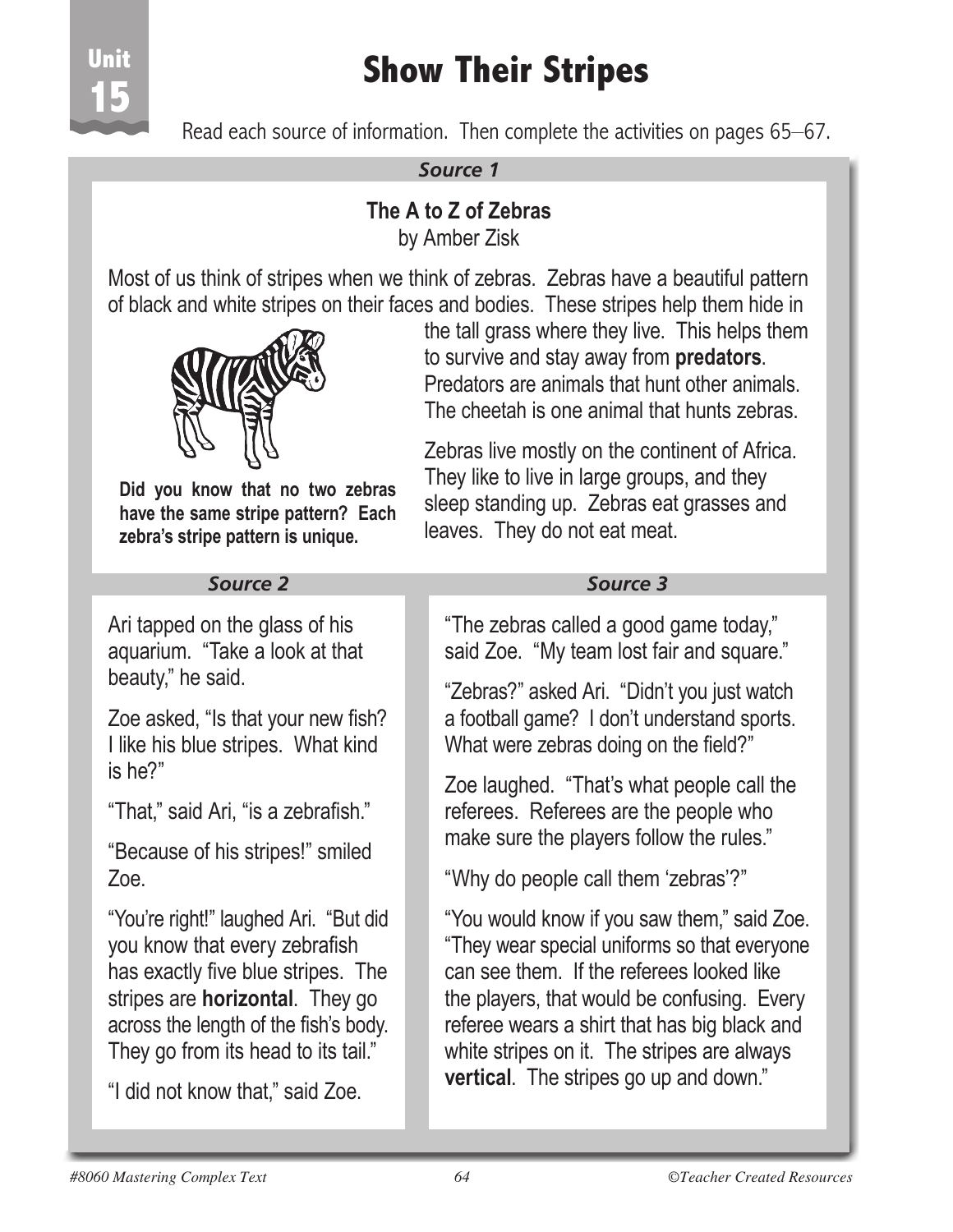

**Part 1:** Read each idea. Which source gives you this information? Fill in the correct bubble for each source.

| <b>Information</b><br>Sources $\Rightarrow$ |  |  |
|---------------------------------------------|--|--|
| 1. Ari owns an aquarium.                    |  |  |
| <b>2.</b> Amber wrote a report on zebras.   |  |  |
| 3. Zoe has a favorite football team.        |  |  |

**Part 2:** Fill in the bubble next to the best answer to each question.

- **4.** Which part of Source 1 tells us that a zebra's stripe pattern is one-of-a-kind?
	- A the title
	- B the first paragraph
	- C the second paragraph
	- D the caption under the picture
- **5.** What does it mean if a game is played "fair and square"?
	- A Nobody won. C Nobody cheated.
	- B Nobody lost. D Nobody was confused.
- **6.** Which fact from Source 1 tells us that zebras are **not** predators?
	- A They do not eat meat.
	- B They live in large groups.
	- C They sleep standing up.
	- D They have unique stripe patterns.

**Part 3:** Search Source 1 of "Show Their Stripes" to find the following:

**7.** a word made from scrambling the letters in "team" \_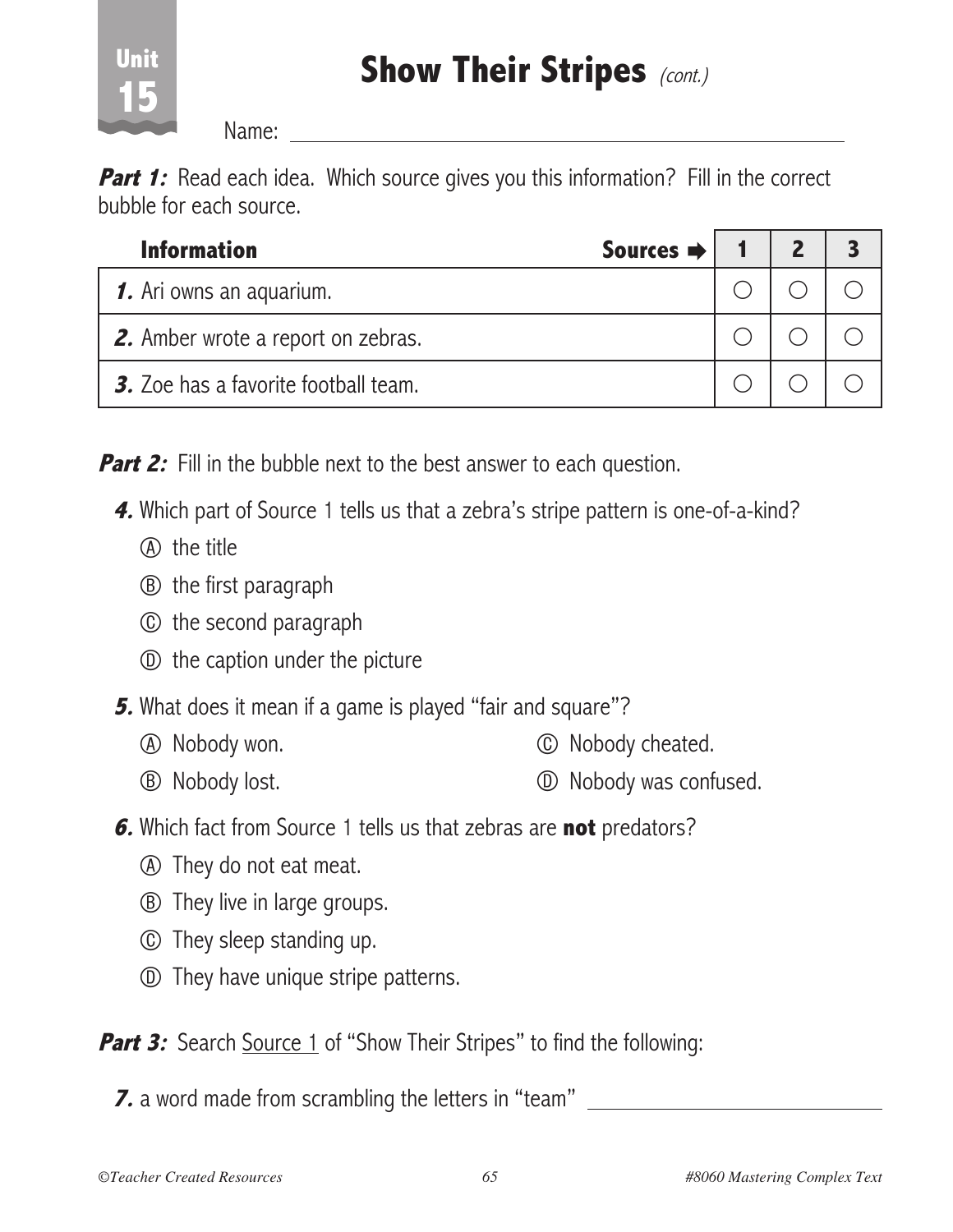

**Part 4:** Use the sources to answer the following questions.

**8.** Name two ways that grasses help zebras to survive.

**9.** Name one way that a zebra's stripes and a referee's stripes are the same. Name one way that they are different.

| <b>Same</b> | <b>Different</b> |
|-------------|------------------|
|             |                  |
|             |                  |
|             |                  |
|             |                  |
|             |                  |
|             |                  |
|             |                  |
|             |                  |
|             |                  |
|             |                  |
|             |                  |